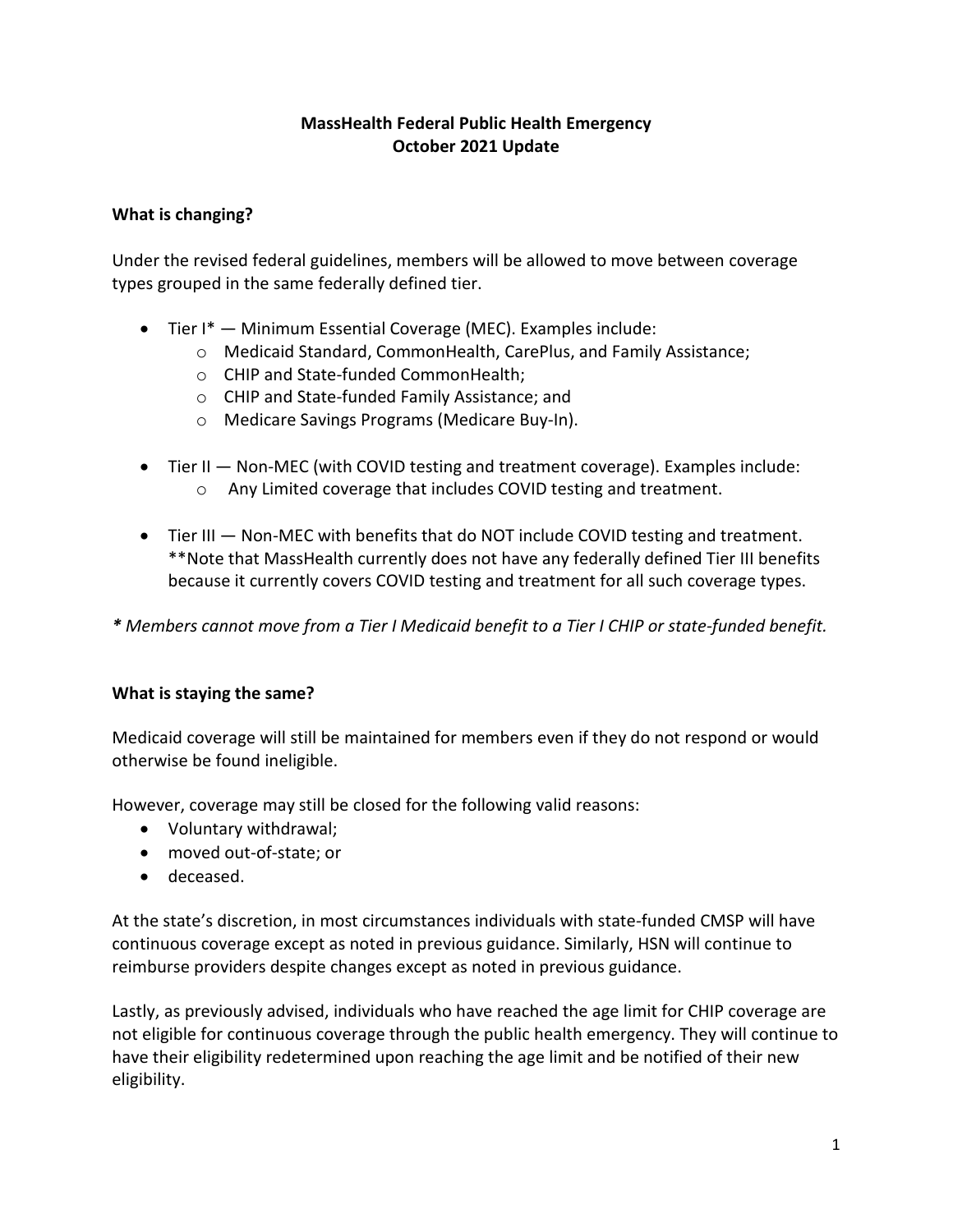### **What can individuals expect to happen?**

#### **1. Change of eligibility within the same Tier**

For the most part, members may move from one Tier I benefit to a new Tier I benefit, including to the Medicare Savings Program.

• *Exception: Members cannot move from a Tier I Medicaid benefit to a Tier I CHIP or state-funded benefit.*

#### **Examples**

- Adult with income less than 133% FPL was receiving Standard as a parent/caretaker but the youngest child in the household has turned 19. This parent/caretaker could move to CarePlus or CommonHealth depending on their circumstances.
- An individual has CarePlus and reports an increase in income during the PHE. Based on the new information, the individual would now be eligible for ConnectorCare. This individual will NOT lose their MassHealth benefit. They will remain CarePlus through the end of the PHE, unless they voluntarily withdraw from MassHealth and ask to enroll in ConnectorCare, or their circumstances change
- A single individual age 67 who is not working with income at 97% FPL assets at \$1500 has MassHealth Standard and MSP. However, they report their bank account balance has increased to \$3000 (increase not due to pandemic-related payments). This individual could move to MSP only having lost their eligibility due to assets over the limit and they do not qualify for CommonHealth.
- **2. Renewal Scenarios - What happens if a member returns a renewal and are now eligible for . . . ?** 
	- A member in a Standard returns a renewal and are now only eligible for a Tier II benefit.
		- o Outcome: Members cannot be moved from a higher to a lower tier (e.g., Tier I to Tier II), therefore MassHealth will keep them in their current benefit.
	- A member in Standard returns a renewal and are now only eligible for a CarePlus.
		- $\circ$  Outcome: Members may move between Tier I benefits subject to conditions above. This means the member will receive CarePlus now.
	- A member in a CHIP Family Assistance returns a renewal and are now only eligible for ConnectorCare.